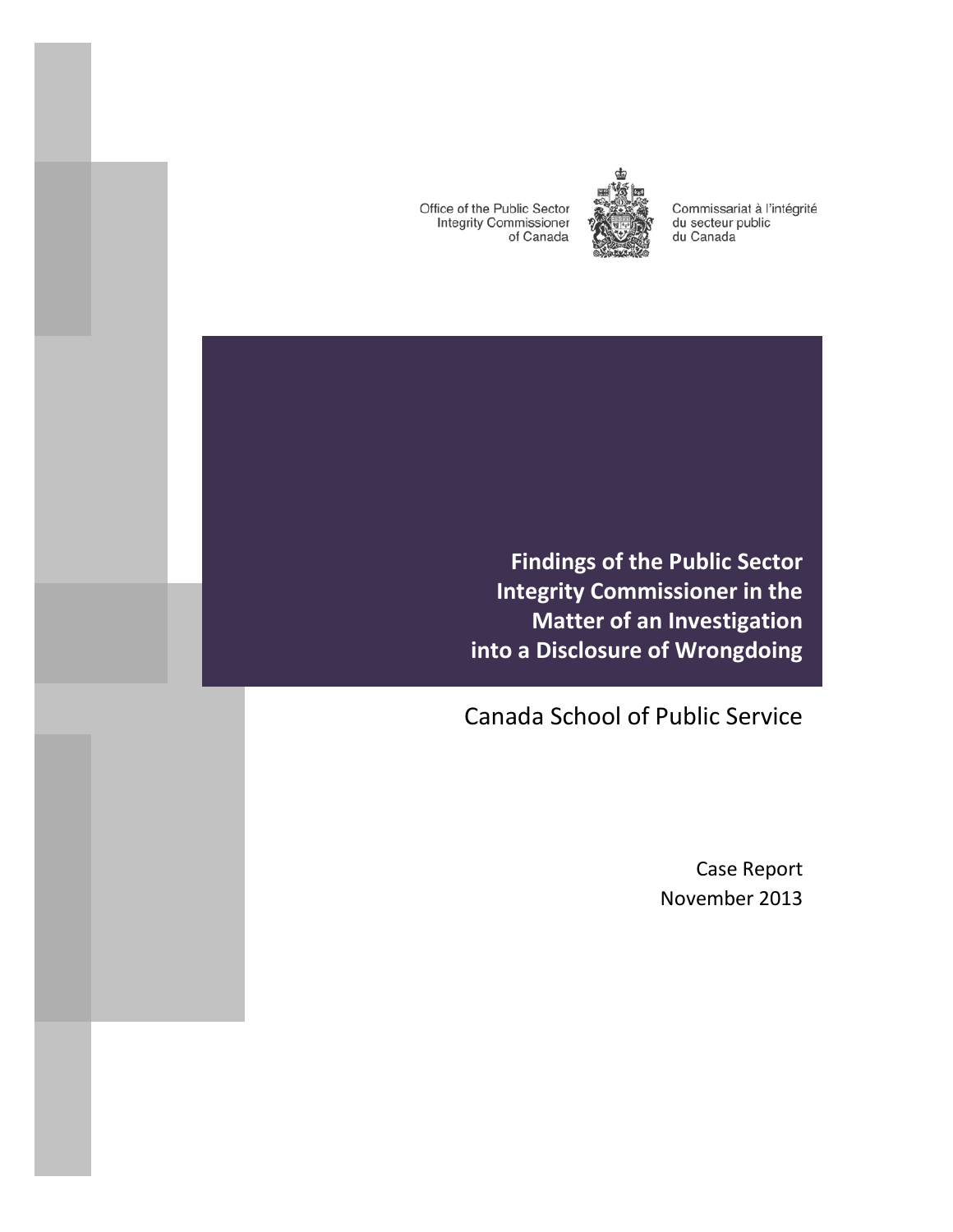The generic masculine has been used in this report to protect the identity of those concerned.

The Report is available on our Web site at: www.psic-ispc.gc.ca

For copies of the Report or other Office of the Public Sector Integrity Commissioner of Canada publications, contact:

Office of the Public Sector Integrity Commissioner of Canada 60 Queen Street, 7<sup>th</sup> Floor Ottawa, ON K1P 5Y7 Tel.: 613-941-6400 Toll free: 1-866-941-6400 Fax: 613-941-6535 Email: psic-ispc@psic-ispc.gc.ca

*Ce document est également disponible en français.* 

©Minister of Public Works and Government Services Canada 2013 Cat. No.: PG4-8/2013E-PDF ISBN: 978-1-100-22451-0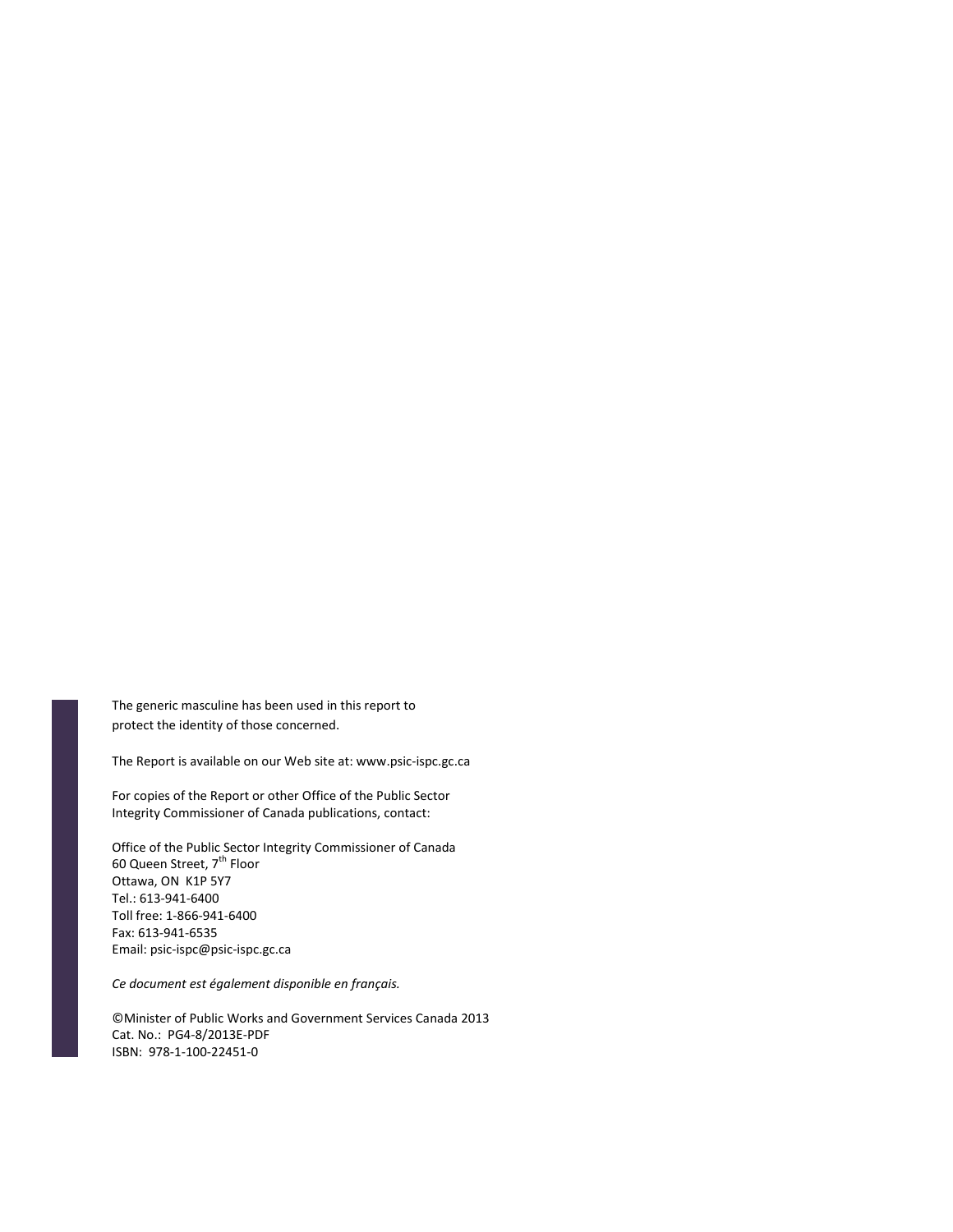The Honourable Noël A. Kinsella Speaker of the Senate The Senate Ottawa, Ontario K1A 0A4

Dear Mr. Speaker:

I have the honour of presenting you with the Office of the Public Sector Integrity Commissioner's Report of Findings in the Matter of an Investigation into a Disclosure of Wrongdoing at the Canada School of Public Service, which is to be laid before the Senate in accordance with the provisions of subsection 38 (3.3) of the *Public Servants Disclosure Protection Act*.

The report contains the findings of wrongdoing; the recommendation made to the chief executive; my opinion as to whether the chief executive's response to the recommendation is satisfactory; and the chief executive's written comments.

Yours sincerely,

mario Din

Mario Dion Public Sector Integrity Commissioner OTTAWA, November 2013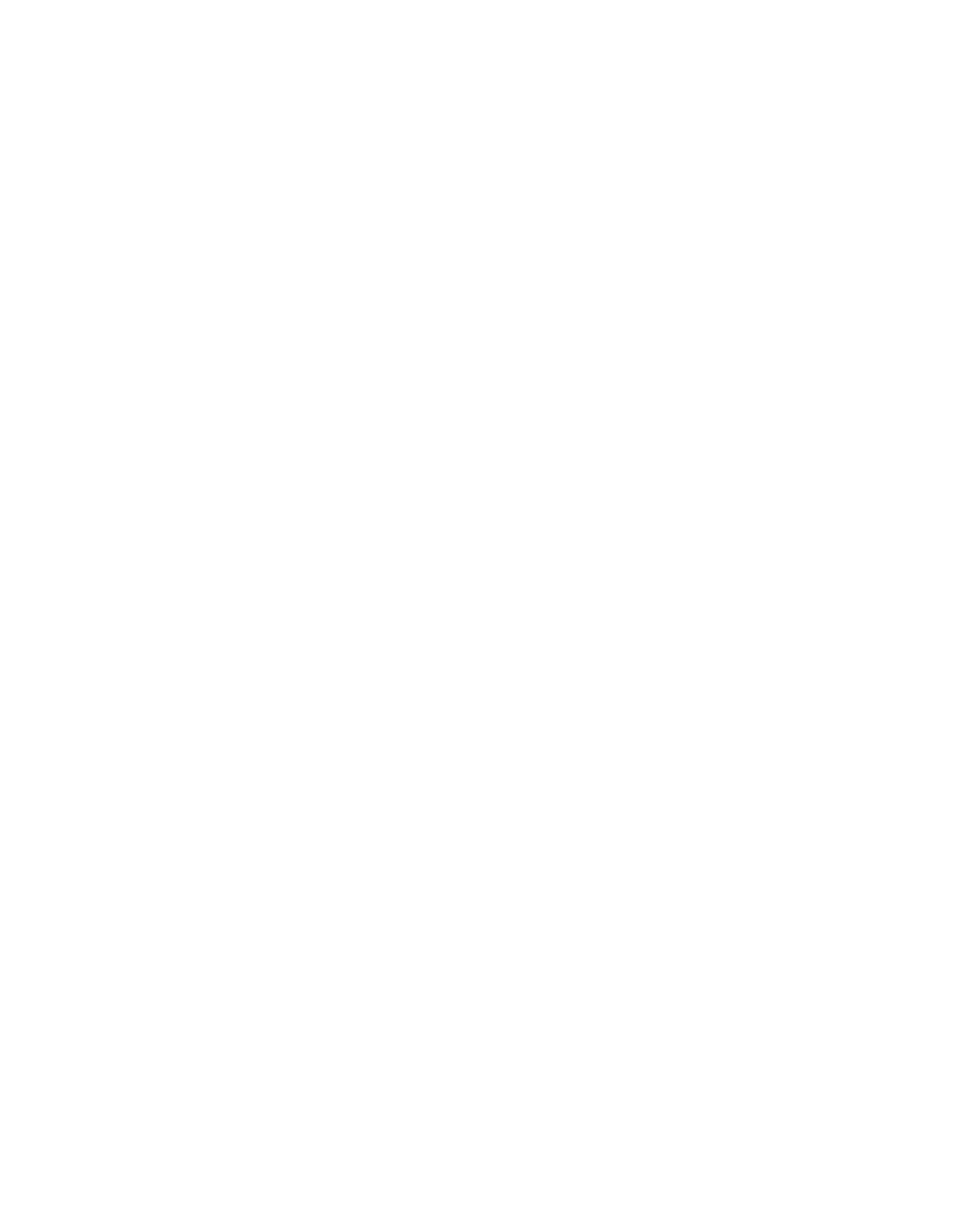The Honourable Andrew Scheer, M.P. Speaker of the House of Commons House of Commons Ottawa, Ontario K1A 0A6

Dear Mr. Speaker:

I have the honour of presenting you with the Office of the Public Sector Integrity Commissioner's Report of Findings in the Matter of an Investigation into a Disclosure of Wrongdoing at the Canada School of Public Service, which is to be laid before the House of Commons in accordance with the provisions of subsection 38 (3.3) of the *Public Servants Disclosure Protection Act*.

The report contains the findings of wrongdoing; the recommendation made to the chief executive; my opinion as to whether the chief executive's response to the recommendation is satisfactory; and the chief executive's written comments.

Yours sincerely,

mario Din

Mario Dion Public Sector Integrity Commissioner OTTAWA, November 2013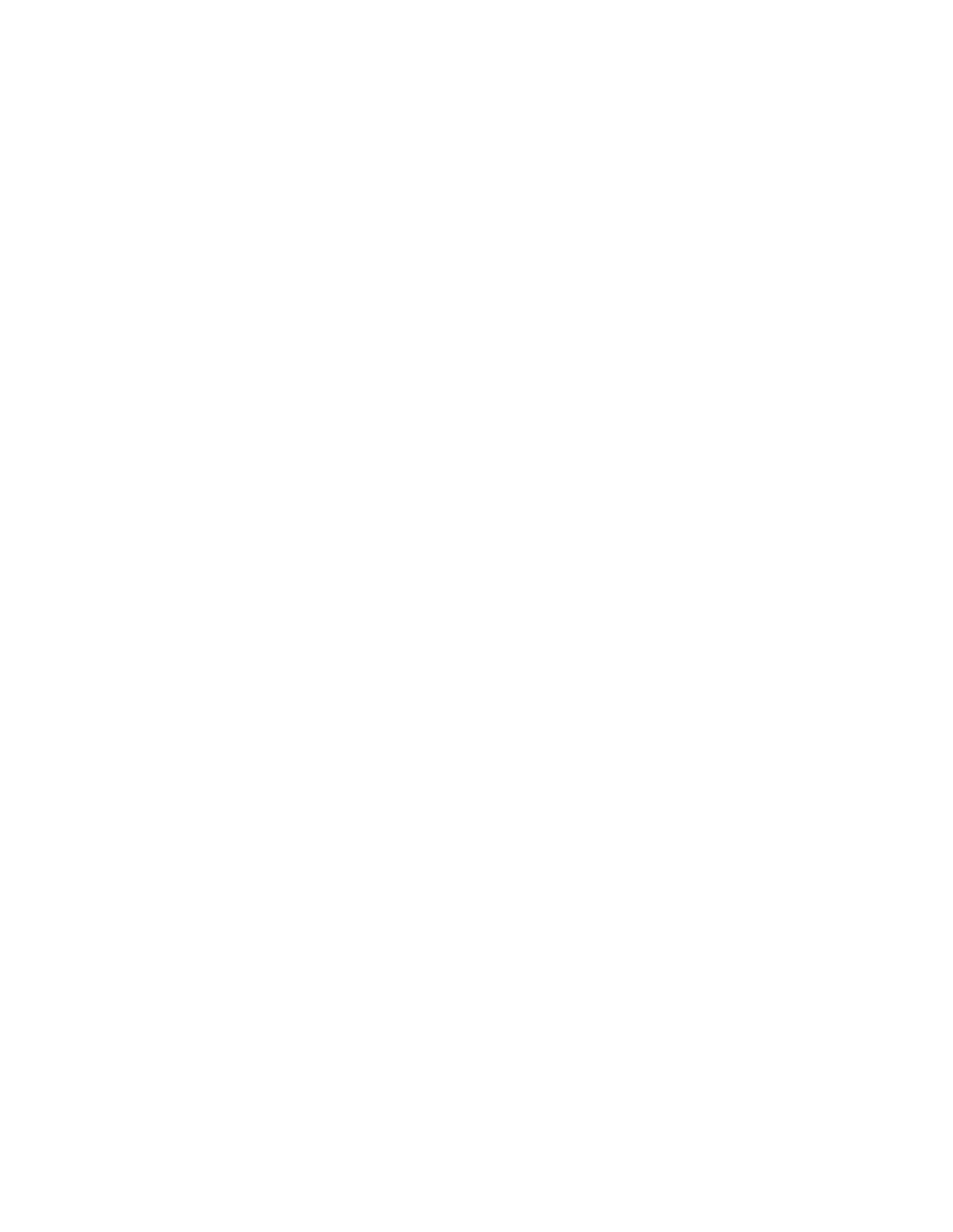# **Table of Contents**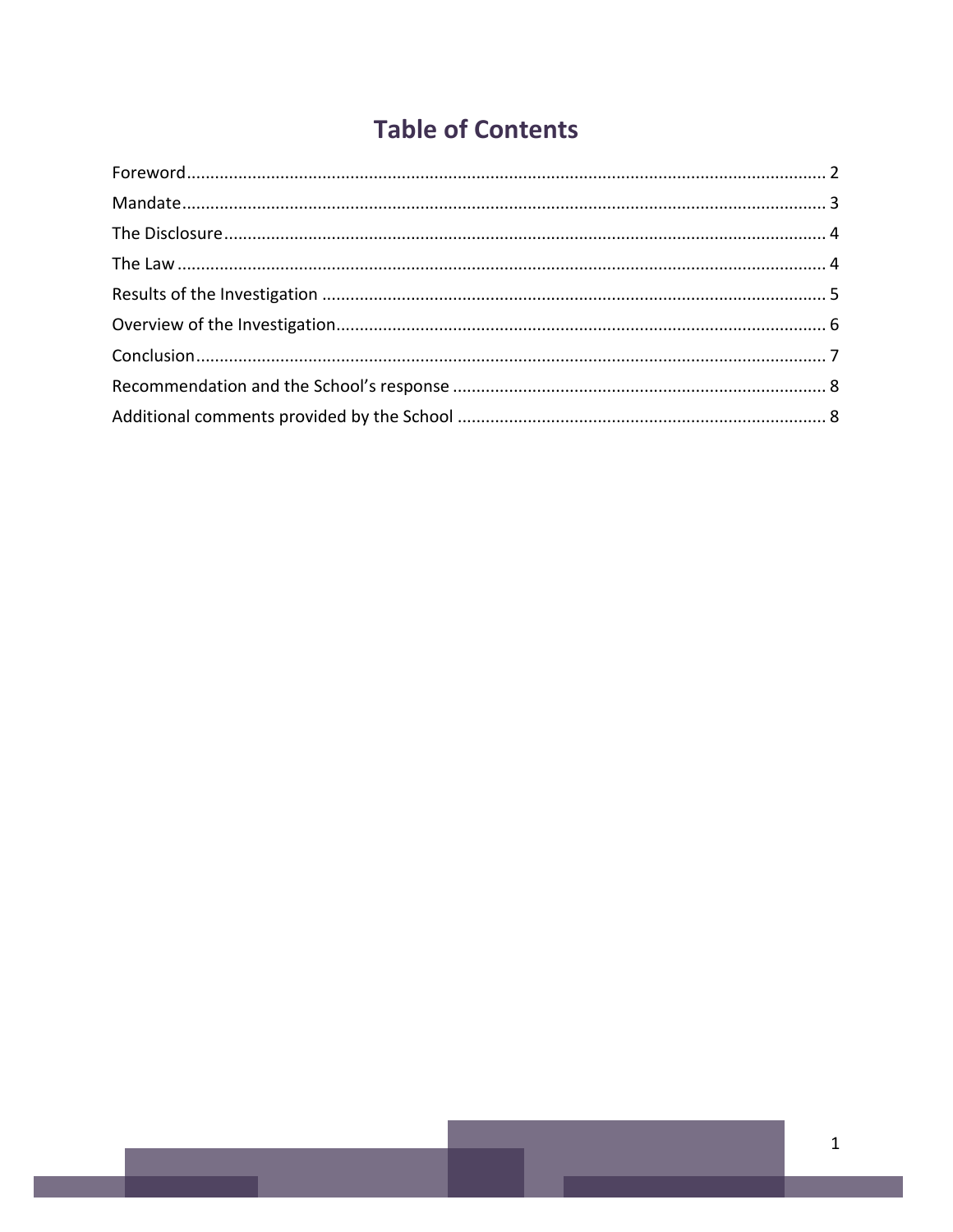### <span id="page-7-0"></span>**Foreword**

I present you with this case report of founded wrongdoing, which I have tabled in Parliament as required by the *Public Servants Disclosure Protection Act* (the *Act* or PSDPA).

The *Act* was created to provide a confidential whistleblowing mechanism in the federal public sector to respond to the need to address and prevent cases of wrongdoing. The disclosure regime established under the *Act* is meant not only to stop these actions from continuing and to signal the need for corrective action, but also to act as a general deterrent throughout the federal public sector. This is the reason why founded cases of wrongdoing are required by the *Act* to be reported to Parliament, which is a powerful tool of transparency and public accountability.

The findings made in this report demonstrate the importance for all public servants to understand, at all times, the privacy and confidentiality protection requirements of the various statutes that govern the federal public sector. This finding demonstrates that even with good intentions, one's actions can inadvertently constitute an act of wrongdoing.

I believe this finding also serves as a strong reminder that all public servants who are involved in disclosures, including those who make a protected disclosure of wrongdoing and officials who manage these disclosures, must act responsibly in protecting sensitive information. They must also follow established procedures or practices for the secure handling, storage, transportation and transmission of information that the Government of Canada or any portion of the public sector is taking measures to protect.

Mario Dion, Public Sector Integrity Commissioner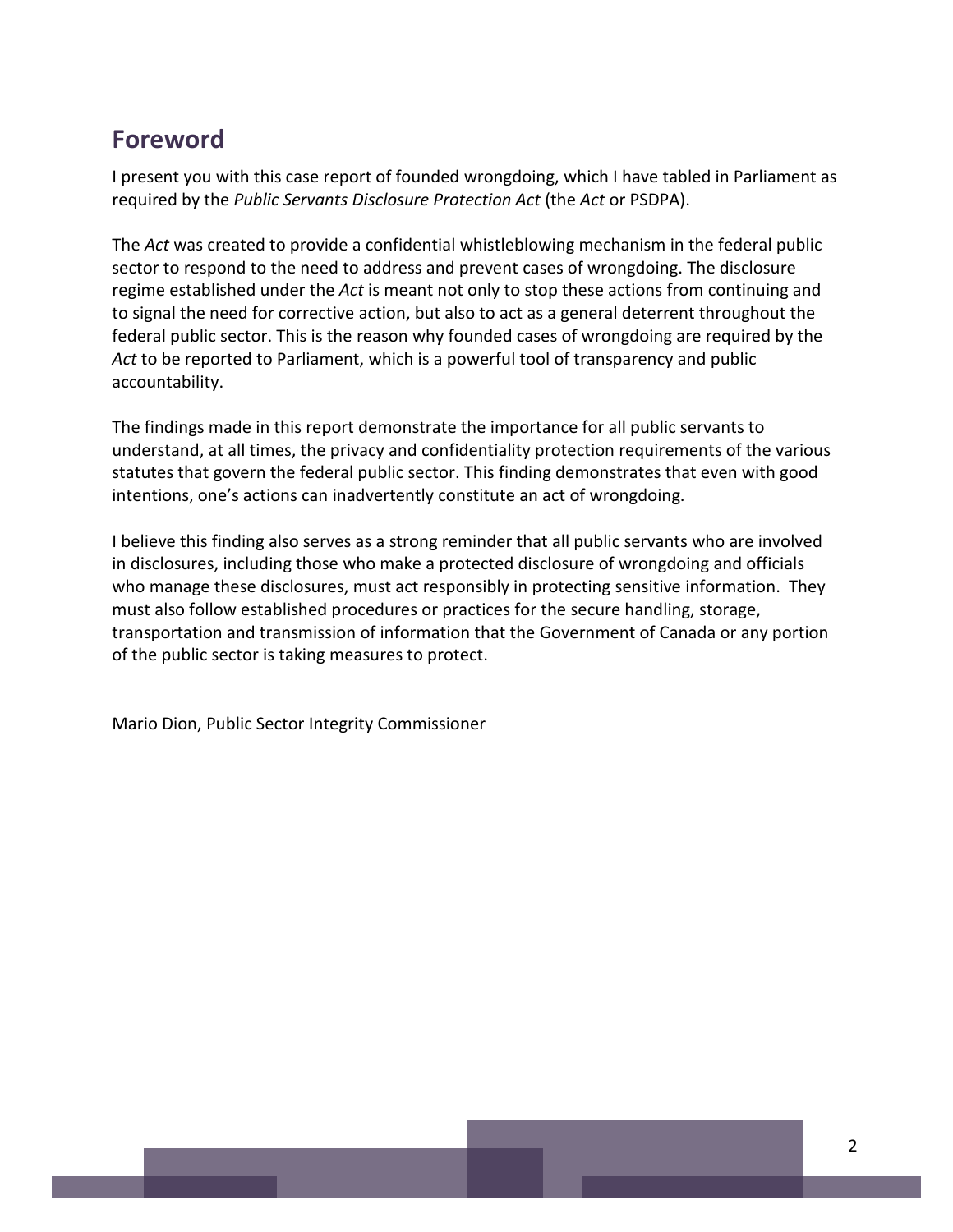# <span id="page-8-0"></span>**Mandate**

The Office of the Public Sector Integrity Commissioner of Canada is an independent organization created in 2007 to establish a safe and confidential mechanism for public servants or members of the public to disclose wrongdoing in, or relating to, the federal public sector. Specifically, my Office has the mandate to investigate disclosures of alleged wrongdoing and complaints of reprisal brought forward under the *Public Servants Disclosure Protection Act* (the *Act*).

Section 8 of the *Public Servants Disclosure Protection Act*, S.C., 2005, c.46 defines wrongdoing as:

- *(a)* a contravention of any Act of Parliament or of the legislature of a province, or of any regulations made under any such Act, other than a contravention of section 19 of this Act;
- *(b)* a misuse of public funds or a public asset;
- *(c)* a gross mismanagement in the public sector;
- *(d)* an act or omission that creates a substantial and specific danger to the life, health or safety of persons, or to the environment, other than a danger that is inherent in the performance of the duties or functions of a public servant;
- *(e)* a serious breach of a code of conduct established under section 5 or 6; and
- *(f)* knowingly directing or counselling a person to commit a wrongdoing set out in any of paragraphs *(a)* to *(e)*.

The purpose of investigations into disclosures is, according to the *Act*, to bring the findings of wrongdoing to the attention of the organization's chief executive and to make recommendations for corrective action.

Under subsection 38 (3.3) of the *Act*, I must report to Parliament founded cases of wrongdoing within sixty days after the conclusion of my investigation. This Case Report addresses one such investigation and the findings related to the disclosure of wrongdoing brought forward to my Office.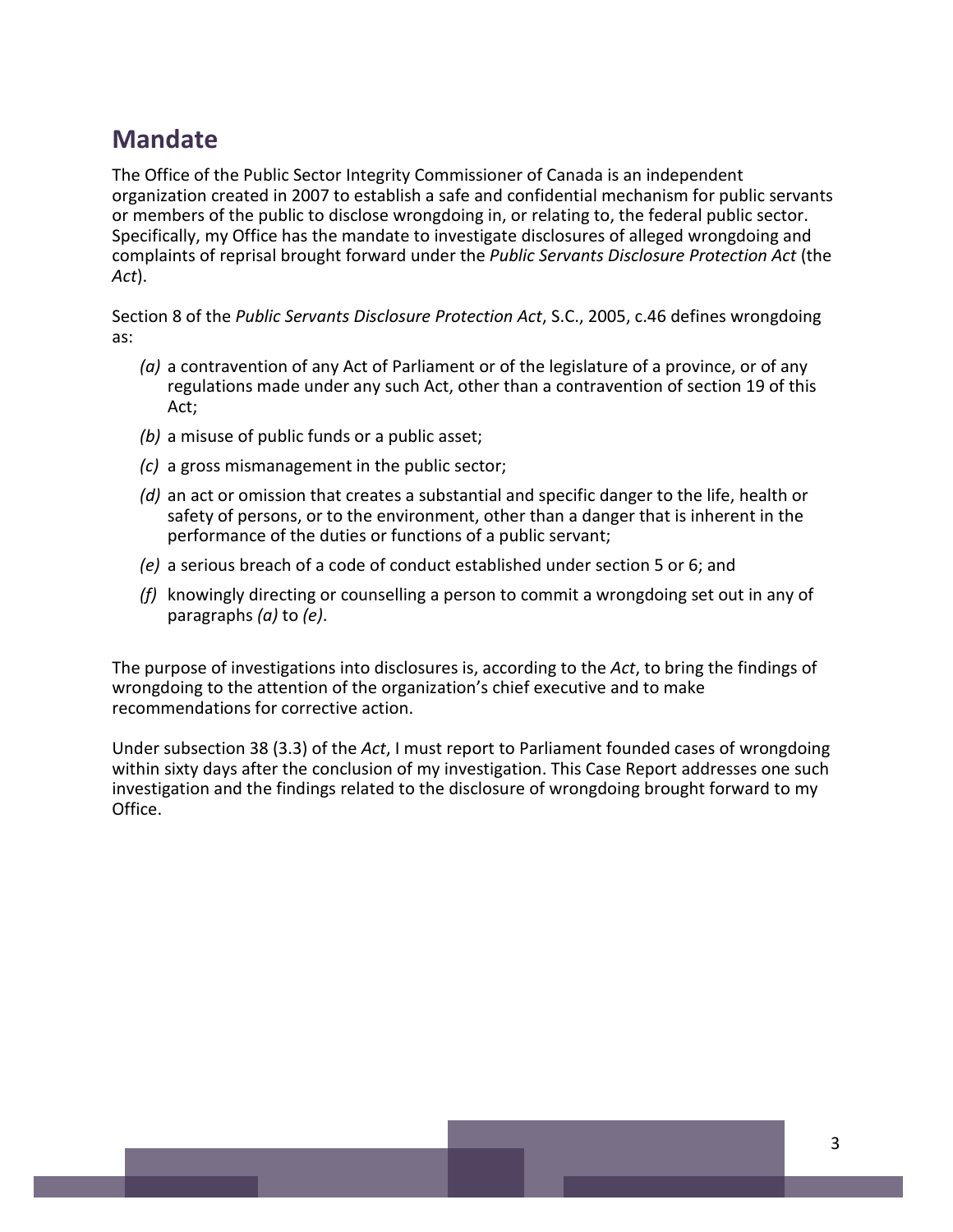# <span id="page-9-0"></span>**The Disclosure**

On September 13, 2012, my Office received two separate disclosures in regard to the same allegations against the former President of the Canada School of the Public Service (the School), Mr. Guy McKenzie, and another employee at the School. The events giving rise to these disclosures arose in the course of an investigation into another unrelated disclosure of wrongdoing.

It was alleged that Mr. McKenzie, in his capacity as President, and the other employee had contravened subsection 8(1) of the *Privacy Act* and subsection 11(1) of the PSDPA by failing to protect the identity of persons involved in a disclosure process when an unredacted copy of an investigation notice letter from my Office was shared to all persons named in the letter.

The disclosers also reported that at least one employee of the School circulated or showed to several employees copies of letters from my Office that outlined the allegations and the names of the persons under investigation.

It was also alleged that by their actions, Mr. McKenzie and the other employee may have also committed a serious breach of the Values and Ethics Code for the Public Sector.

On November 29, 2012, after a careful review and detailed analysis of the information provided in the disclosures, my Office initiated an investigation that focused on possible contraventions of the *Privacy Act* and the PSDPA by Mr. McKenzie. My Office also investigated whether the School had put in place the required procedures to ensure the confidentiality of the disclosure process and to protect the identity of persons involved in disclosures.

My Office did not investigate the conduct of any other employee at the School in relation to these events, as the relevant provisions of the *Privacy Act* and the PSDPA did not impose any duty on them. Also, my Office did not investigate the allegations of a possible serious breach of a code of conduct as the information provided in the disclosures did not suggest that the subject-matter could meet the necessary threshold to constitute such a serious breach.

# <span id="page-9-1"></span>**The Law**

#### The Privacy Act

Subsection 8(1) of the *Privacy Act* states that personal information that is under the control of a government institution shall not be disclosed, without the consent of the individual to whom it relates, or as permitted under subsection 8(2) of the *Privacy Act*.

*The Public Servant Disclosure Protection Act*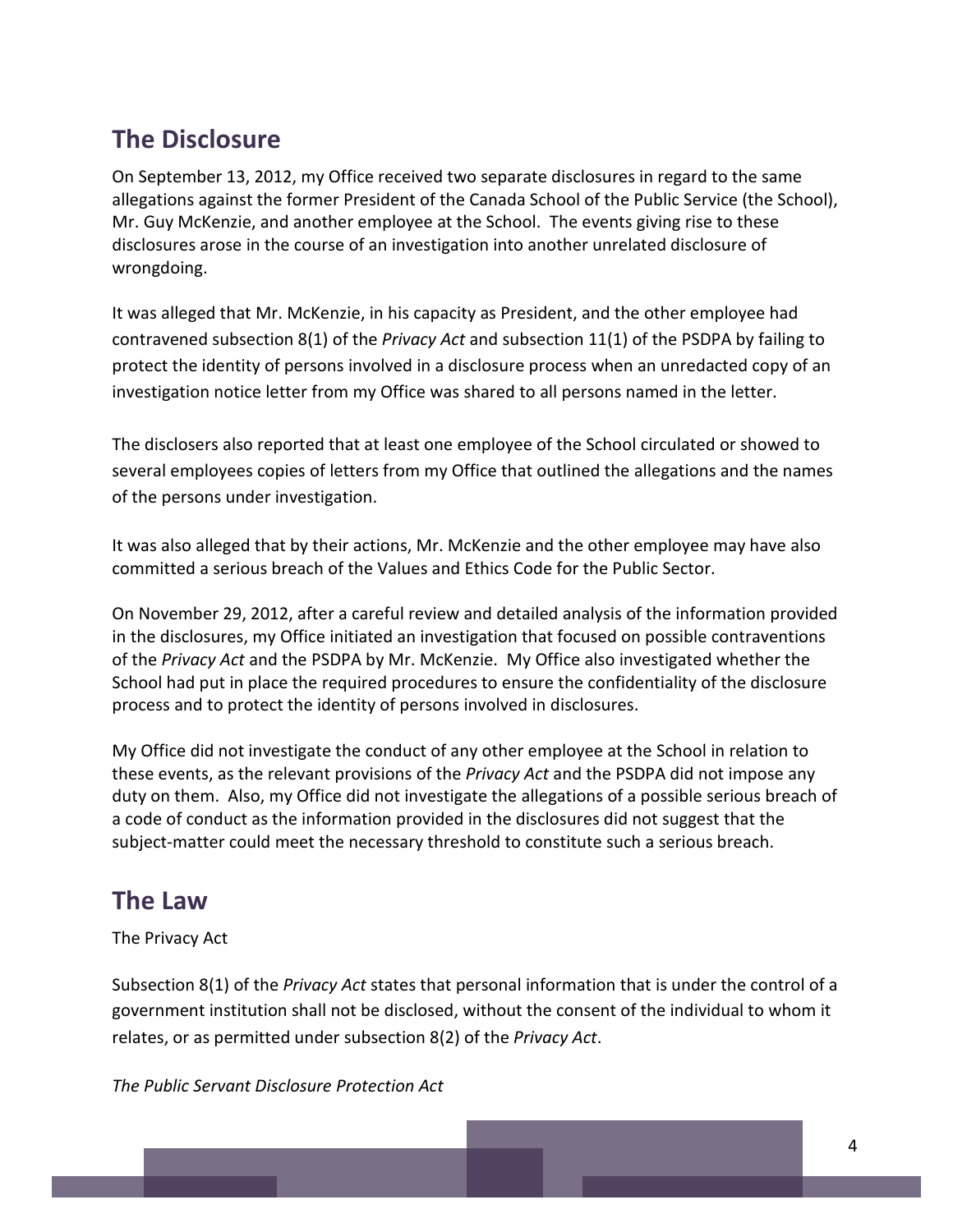Paragraph 11(1)(*a*) of the *PSDPA* requires that each chief executive protect the identity of persons involved in the disclosure process, including persons alleged to be responsible for wrongdoings.

Paragraph 11(1)(*b*) of the *PSDPA* requires each chief executive to establish procedures to ensure the confidentiality of information collected in relation to disclosures of wrongdoings.

### <span id="page-10-0"></span>**Results of the Investigation**

These are my findings based on the results of the investigation:

- **Mr. McKenzie contravened paragraph 11(1)(***a***) of the PSDPA by failing to protect the identity of persons involved in the disclosure process, thereby constituting a wrongdoing as defined under paragraph 8(***a***) of the PSDPA.**
- **No finding on the Privacy Act could be made because a complaint in regard to the same subject-matter had been made to the Office of the Privacy Commissioner of Canada (OPC) prior to the commencement of this investigation.**

Subsection 23(1) of the PSDPA provides that I may not deal with a disclosure or commence an investigation when a person or body acting another Act of Parliament is dealing with the same subject-matter. The findings of the OPC, and the School's admissions that it breached the *Privacy Act*, are accepted as established facts in this investigation and as such there was no need for my Office to make a separate finding under the PSDPA in this regard.

• **The allegation that the School failed to establish procedures to ensure the confidentiality of information collected in relation to disclosures and to protect the identity of persons involved in disclosures as required under the PSDPA was not substantiated.** 

The results of the investigation show that the School had in fact established, after the coming into force of the PSDPA in 2007, sufficient procedures, although these were no longer current or in use at the time of the events giving rise to this investigation. Moreover, the PSDPA does not specify a timeline or provide standards for the chief executive to establish or update such procedures.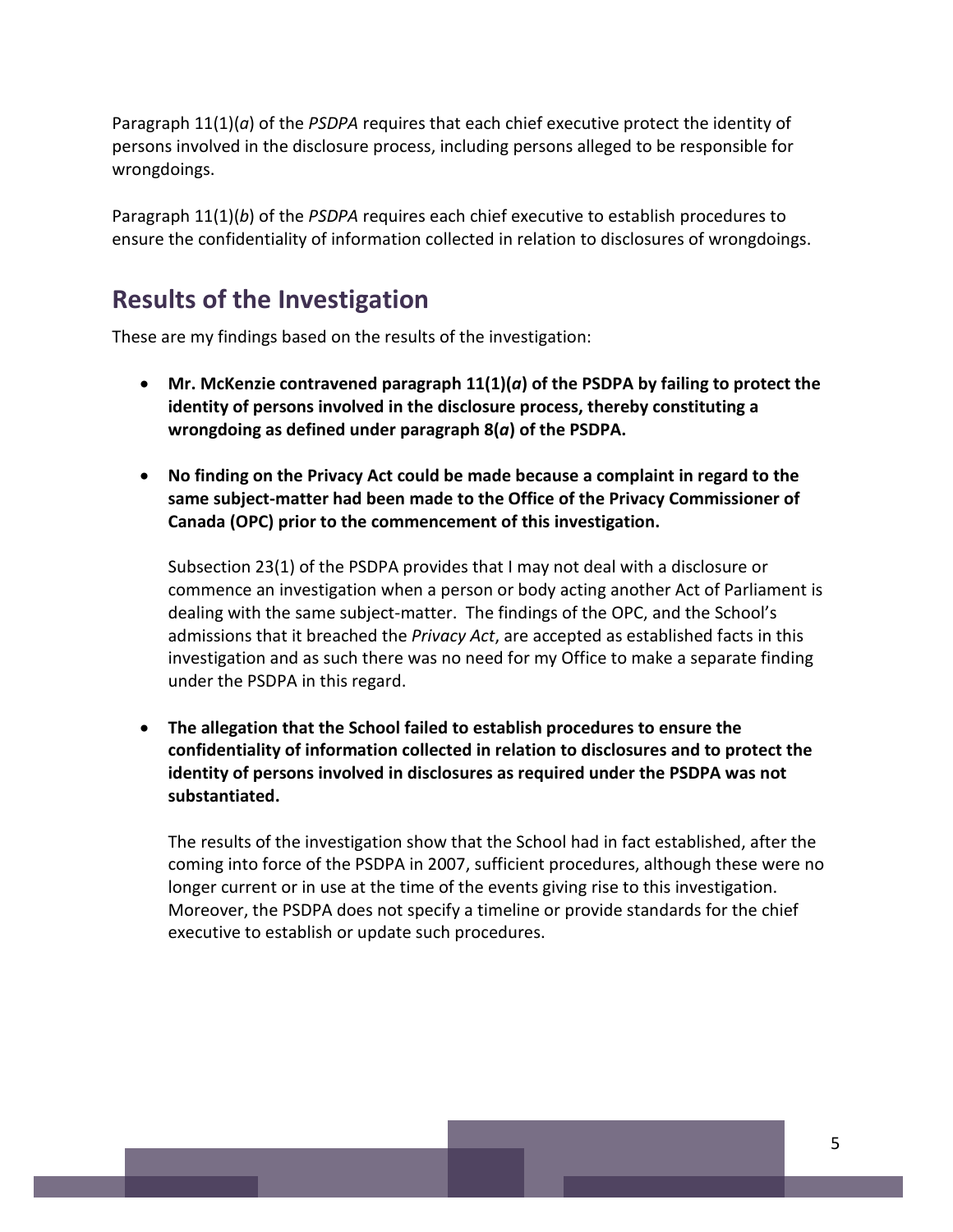#### <span id="page-11-0"></span>**Overview of the Investigation**

On August 30, 2012, Mr. McKenzie was informed by letter of an investigation to be conducted by my Office at the School pursuant to subsection 27(1) of the PSDPA. The letter, which was marked as Protected B, listed the allegations to be investigated and identified the individuals whose conduct was brought into question by the disclosures. The letter included a reference to my Office's obligation to conduct the investigation as confidentially as possible. When he received this letter, Mr. McKenzie directed his Chief of Staff and his Executive Assistant to hand-deliver an unredacted copy of the letter to each of the individuals named therein with his handwritten note on it asking for their cooperation in the investigation.

Those who received a copy of the letter from the President's office were surprised by its content which identified all of the individuals against whom allegations were made and who were to be investigated. In addition, shortly after receiving a copy of this letter, the disclosers learned through other employees that various copies of notices of investigation from my Office were being circulated amongst employees.

The School readily admitted that the distribution by Mr. McKenzie of the letter to each of the individuals named, without redacting personal information, was a breach of the *Privacy Act*.

When my Office's investigator first spoke to Mr. McKenzie, he was very contrite in taking responsibility for his actions, indicating that he failed to consider the *Privacy Act* and he stated not having been aware of all of his obligations under the PSDPA, adding that his "ignorance of the law is not a defence". It is worth noting that Mr. McKenzie is a trained jurist. The former President attributed his error to inadvertence.

Mr. McKenzie admitted that he had given a copy of the letter to all individuals named in order to inform them of the investigation and to urge their cooperation. He indicated having done so without realizing that this may have been in contravention of the *Privacy Act* and the PSDPA. Mr. McKenzie stated that he only realized his mistake when informed of this investigation. He indicated that he acted in good faith with no intention of causing harm to anyone.

When he received the letter, Mr. McKenzie did not seek any advice from this Office, his staff or the Department of Justice lawyers at the Treasury Board Secretariat on how to deal with a disclosure investigation. He stated that it was difficult not having departmental lawyers at the School. Mr. McKenzie added that this situation was rendered more complex by the fact that the School's designated senior officer for the disclosure of wrongdoing, who normally could have assisted him, could not act in this matter due to a conflict of interest. In addition, Mr. McKenzie observed that my letter did not expressly set out his confidentiality obligations.

The results of the investigation show that Mr. McKenzie did, in fact, take some measures to protect the identity of persons involved in the disclosure process; for example, he gave very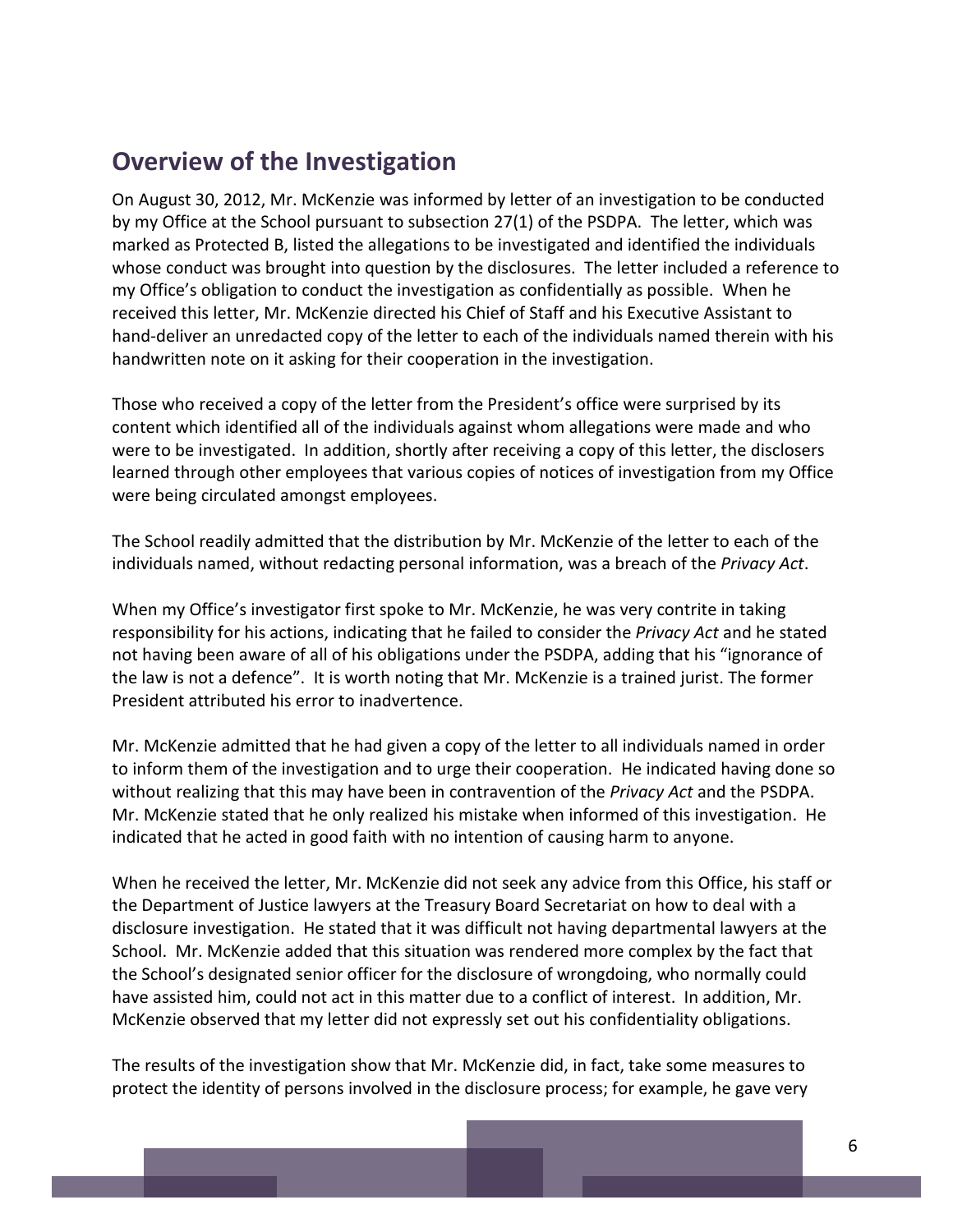specific instructions to his Chief of Staff and Executive Assistant to treat the letter as confidentially as possible and that it be delivered in person only to the individuals concerned. In addition, he took measures to prevent the continued circulation among employees of other letters from my Office.

Nonetheless, I find that Mr. McKenzie failed to protect the identity of the persons involved in the disclosure process as required by paragraph 11(1)(*a*) of the PSDPA. However, there is no evidence to suggest that his actions were malicious or otherwise intended to cause harm to the individuals involved. I am satisfied that his intentions were to ensure full cooperation with my Office in the course of an investigation.

#### *Procedures to Ensure Confidentiality*

My Office also investigated whether Mr. McKenzie (and by extension the School's past and current Presidents) had established procedures to ensure the confidentiality of information collected in relation to disclosures and to protect the identity of persons involved in disclosures as required under the PSDPA.

I find that the School in fact did establish procedures to deal with disclosures and to ensure confidentiality, but these became outdated as a result of a re-organization at the school in late 2010. It is implied that a chief executive's obligations under the *Act* are on-going and procedures must be kept up to date. That being said, the *Act* does not specify a timeframe for the chief executive to establish procedures or in this case, ensure that they are updated and valid at all times. Accordingly, I cannot conclude that Mr. McKenzie or any of the School's past or current Presidents contravened the PSDPA by not updating their procedures.

The School's current President informed my Office that she has appointed a new senior officer under the *Act* and that the School is undertaking work on a priority basis to develop and communicate procedures for disclosure. She has undertaken to keep my Office abreast of progress.

#### <span id="page-12-0"></span>**Conclusion**

Each of the individuals who received a copy of the unredacted letter had a reasonable expectation of privacy, both under the *Privacy Act* and the PSDPA. Clearly the information contained in an investigation notice issued under the *Act* is extremely sensitive. Confidentiality is a cornerstone of the PSDPA, meant to protect all persons involved in the disclosure process, including those against whom allegations are made. It is unfortunate that, in this case, personal information was shared inappropriately.

Although this was not the focus of the investigation, we also learned that individuals in receipt of other investigation notices from my Office may have shared or showed their letters to other employees. I want to remind everyone that public servants who make protected disclosures of wrongdoing and those who are involved in such disclosures must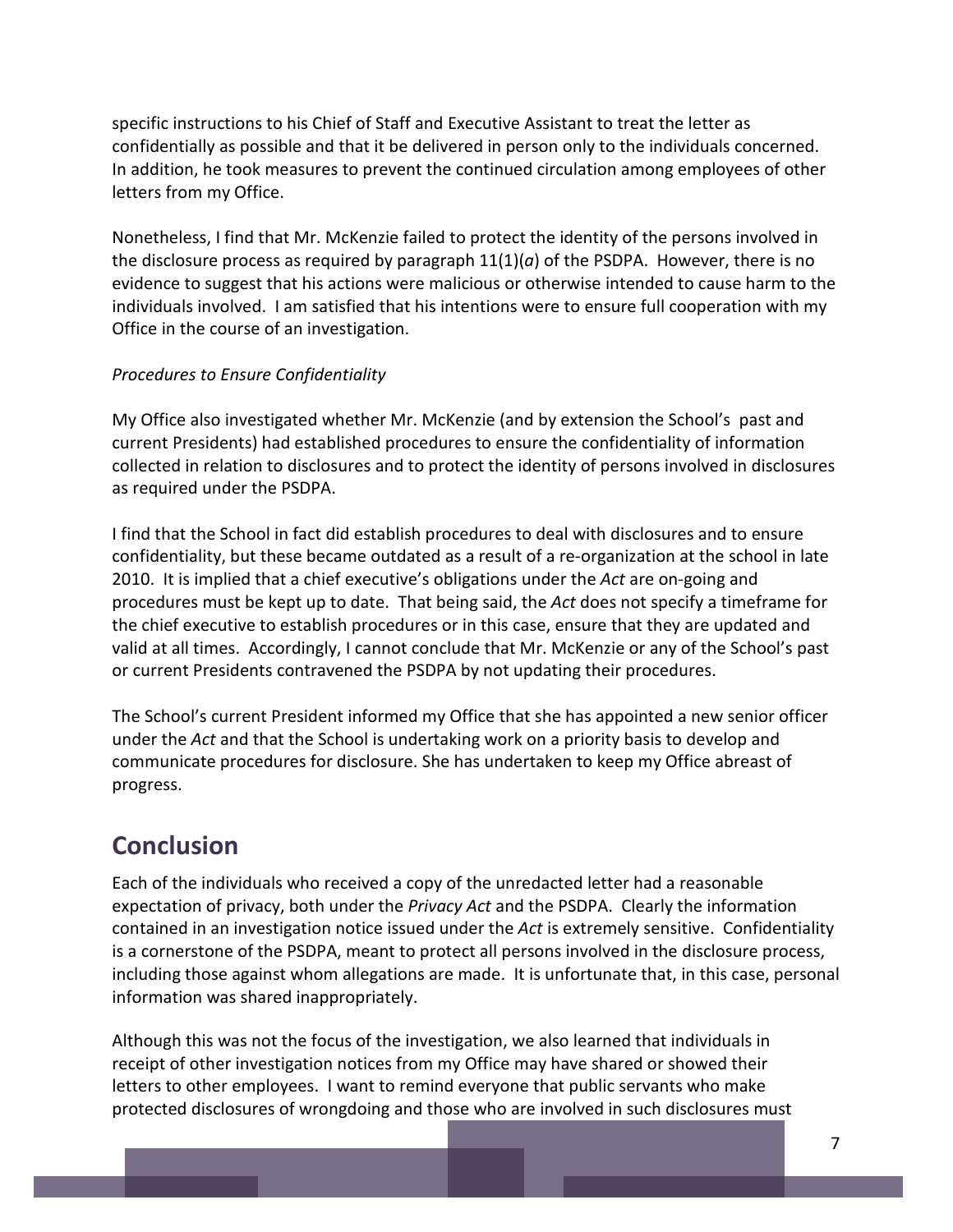act responsibly in protecting sensitive information. They must also follow established procedures or practices for the secure handling, storage, transportation and transmission of information that the Government of Canada or any portion of the public sector is taking measures to protect.

In accordance with paragraph *22*(*h*) of the PSDPA, I have made recommendations to the current President of the School, concerning the measures to be taken to correct the wrongdoing. I am satisfied with the response to my recommendations and with the measures taken to date by the School to address the wrongdoing identified in this report. My recommendations and the School's response follow.

#### <span id="page-13-0"></span>**Recommendation and the School's response**

**I recommend that the School bring up to date, and establish as required, all necessary procedures required under sections 10 and 11 of the PSDPA to manage internal disclosures of wrongdoing made under the** *Act* **and to establish a process to deal with disclosures being investigated by my Office.** 

**The School should emphasize the importance of respecting confidentiality when it establishes its new internal procedures.**

*The School accepts the Commissioner's recommendation and has already taken steps to address it.*

# <span id="page-13-1"></span>**Additional comments provided by the School**

As indicated in the case report, the President recently appointed a new Senior Officer for the Disclosure of Wrongdoing. The new Senior Officer has updated the process for internal disclosures of wrongdoing and is leading a range of communications activities to ensure that all School employees have a good understanding of the process and the importance of respecting confidentiality.

Information on the disclosure of wrongdoing is now available on the School's Intranet site. It includes an overview of the PSDPA's objectives, a diagram of the School's disclosure process, a form for reporting wrongdoing, a summary of roles and responsibilities, and links to supplementary resources on the websites of the PSIC and Office of the Chief Human Resources Officer (OCHRO). The President included links to this new section of the Intranet in her September 2013 email to all employees announcing the appointment of the new Senior Officer.

The School's full executive team was briefed on the implementation of the PSDPA at the School in September 2013. Following the briefing, the President asked all executives to engage their team on this topic with a view to ensuring that employees understand the process for the disclosure of wrongdoing, the importance of respecting confidentiality, and where they can get